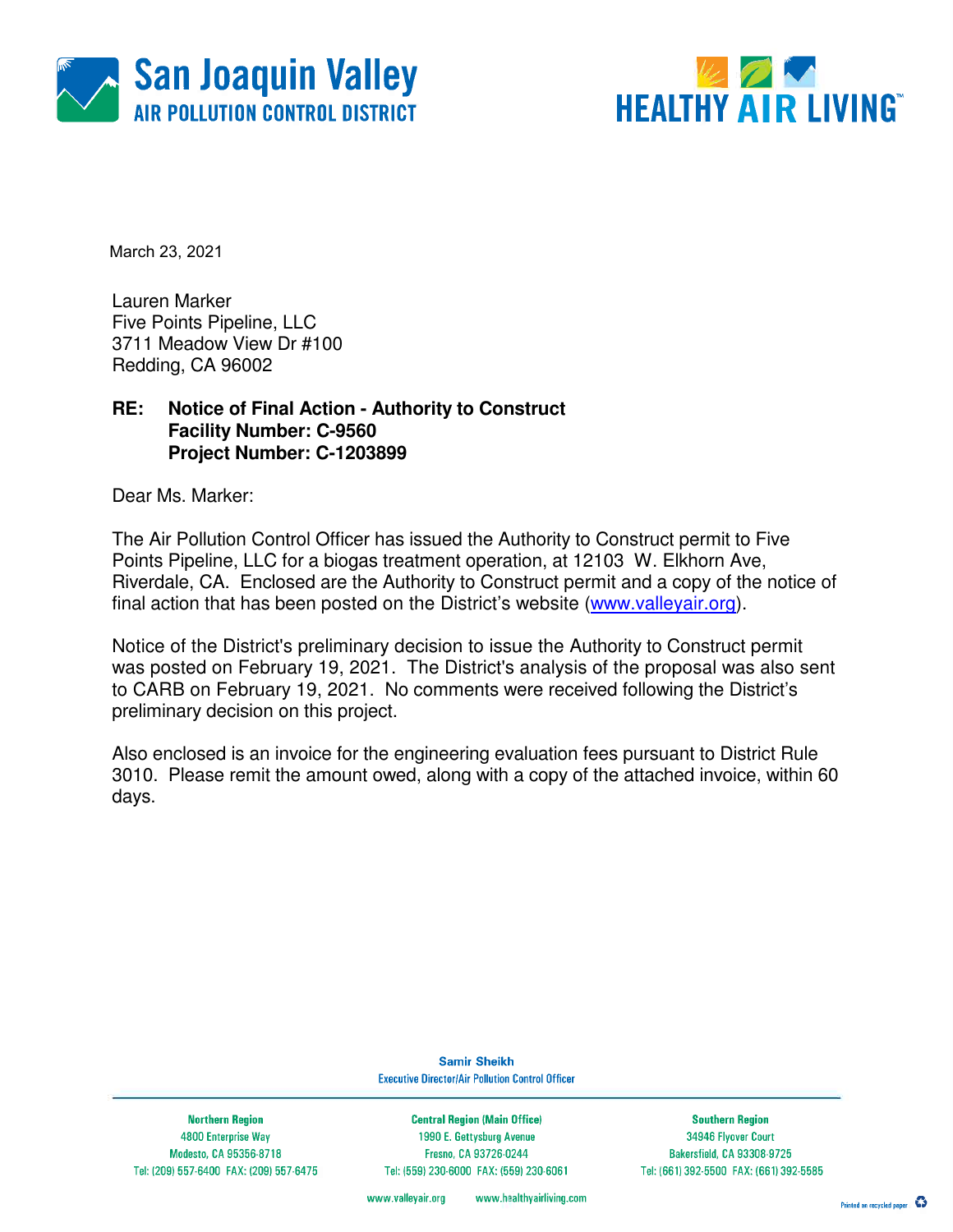March 23, 2021

Ms. Lauren Marker Page 2

Thank you for your cooperation in this matter. If you have any questions, please contact Mr. Leonard Scandura at (661) 392-5500.

Sincerely,

lma\_

Brian Clements Director of Permit Services

BC:rue

**Enclosures** 

cc: Courtney Graham, CARB (w/ enclosure) via email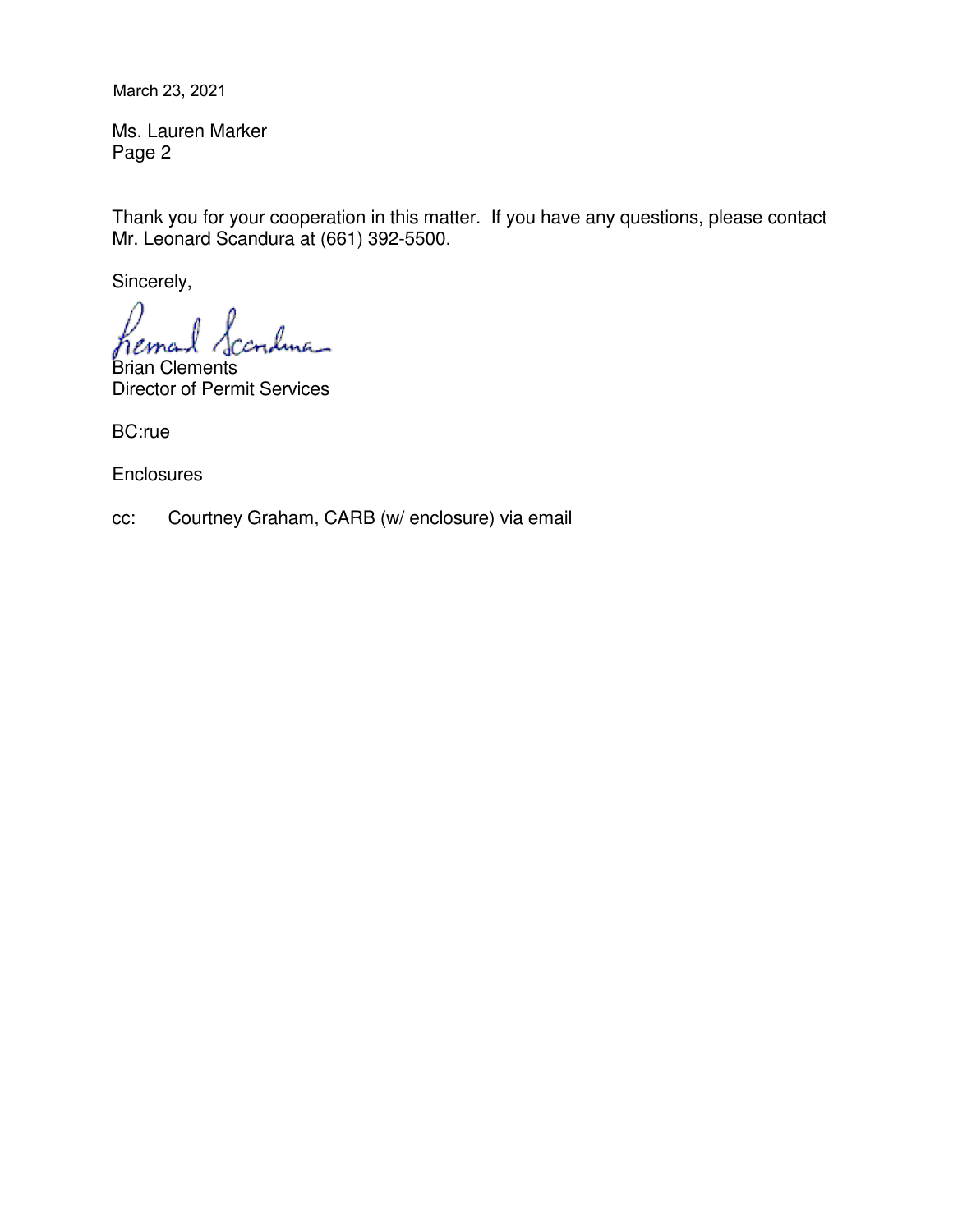



Facility # C-9560 FIVE POINTS PIPELINE, LLC 3711 MEADOW VIEW DR, STE 100 REDDING, CA 96002

# **AUTHORITY TO CONSTRUCT (ATC)**

# *QUICK START GUIDE*

- 1. **Pay Invoice**: Please pay enclosed invoice before due date.
- 2. **Fully Understand ATC**: Make sure you understand ALL conditions in the ATC prior to construction, modification and/or operation.
- 3. **Follow ATC**: You must construct, modify and/or operate your equipment as specified on the ATC. Any unspecified changes may require a new ATC.
- 4. **Notify District**: You must notify the District's Compliance Department, at the telephone numbers below, upon start-up and/or operation under the ATC. Please record the date construction or modification commenced and the date the equipment began operation under the ATC. You may NOT operate your equipment until you have notified the District's Compliance Department. A startup inspection may be required prior to receiving your Permit to Operate.
- 5. **Source Test**: Schedule and perform any required source testing. See [http://www.valleyair.org/busind/comply/source\\_testing.htm](http://www.valleyair.org/busind/comply/source_testing.htm) for source testing resources.
- 6. **Maintain Records**:Maintain all records required by ATC. Records are reviewed during every inspection (or upon request) and must be retained for at least 5 years. Sample record keeping forms can be found at http://www.valleyair.org/busind/comply/compliance\_forms.htm.

By operating in compliance, you are doing your part to improve air quality for all Valley residents.

#### **For assistance, please contact District Compliance staff at any of the telephone numbers listed below.**

Samir Sheikh Executive Director/Air Pollution Control Officer

**Northern Region** 4800 Enterprise Way Modesto, CA 95356-8718 Tel: (209) 557-6400 FAX: (209) 557-6475

Central Region (Main Office) 1990 E. Gettysburg Avenue Fresna, CA 93726-0244 Tel: (559) 230-6000 FAX: (559) 230-6061

**Southern Region** 34946 Flyover Court Bakersfield, CA 93308-9725 Tel: (661) 392-5500 FAX: (661) 392-5585

www.healthyairliving.com www.valleyair.org

Preced on recycled paper. 43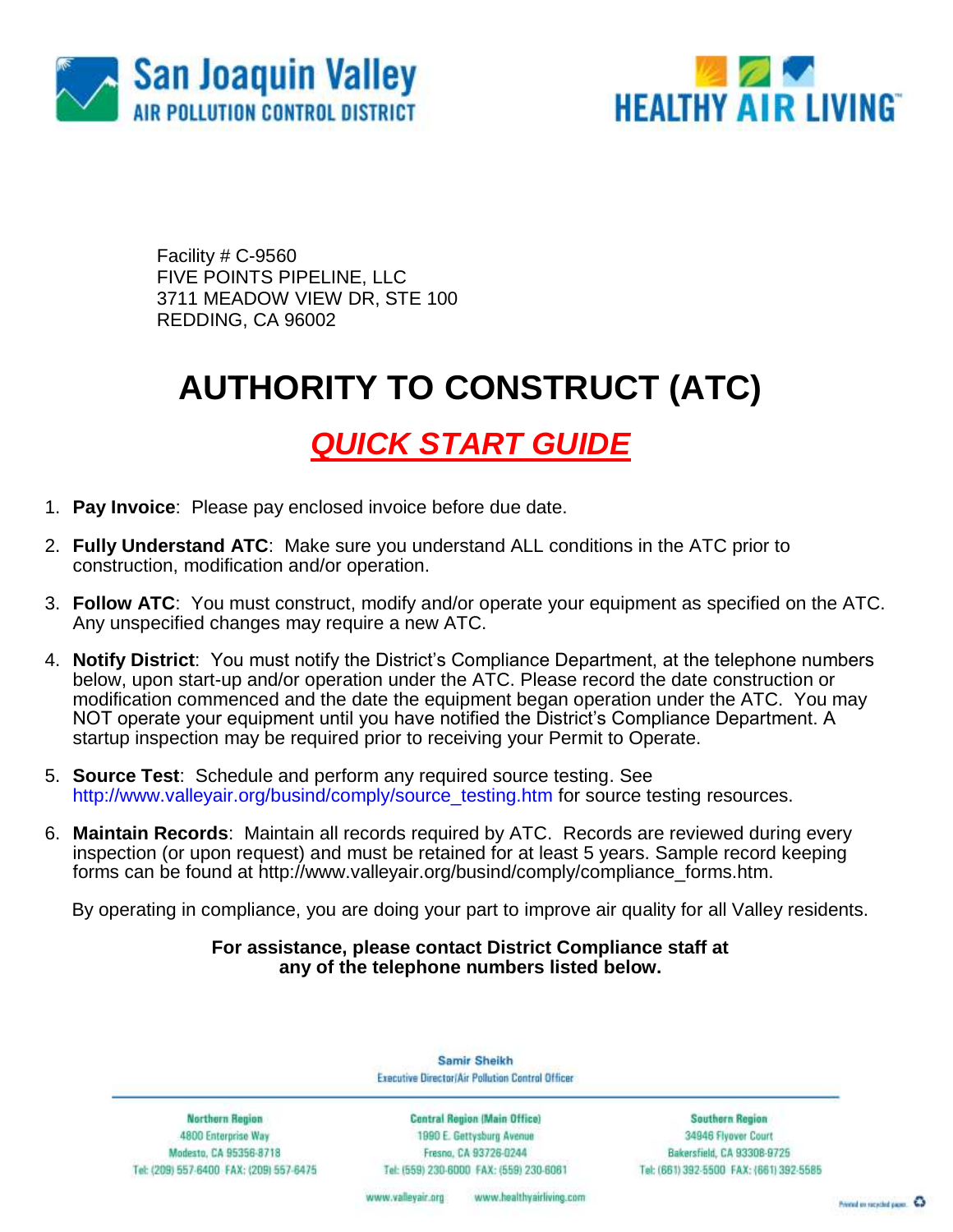



# **AUTHORITY TO CONSTRUCT**

**PERMIT NO:** C-9560-1-1 **ISSUANCE DATE:** 03/22/2021

**LEGAL OWNER OR OPERATOR:** FIVE POINTS PIPELINE, LLC **MAILING ADDRESS:** 3711 MEADOW VIEW DR, STE 100 REDDING, CA 96002

**LOCATION:** 12103 W. ELKHORN AVE RIVERDALE, CA

### **EQUIPMENT DESCRIPTION:**

BIOGAS CLEANUP PLANT CONSISTING OF BIOREACTOR SULFUR REMOVAL SYSTEM, ACTIVATED CARBON ADSORPTION, CO2 MEMBRANE REMOVAL SYSTEM, AND 64 MMBTU/HR BACKUP FLARE

# **CONDITIONS**

- 1. ATC C-9560-1-0 is hereby cancelled. [District Rule 2201]
- 2. All equipment shall be maintained in good operating condition and shall be operated in a manner to minimize emissions of air contaminants into the atmosphere. [District Rule 2201]
- 3. All exhaust stacks including flare shall vent vertically upward except for off-spec gas vent and the waste tail gas vent . The vertical exhaust flow shall not be impeded by a rain cap (flapper ok), roof overhang, or any other obstruction. [District Rule 4102]
- 4. No air contaminant shall be released into the atmosphere which causes a public nuisance. [District Rule 4102]
- 5. Particulate matter emissions shall not exceed 0.1 grains/dscf in concentration. [District Rule 4201]
- 6. No air contaminant shall be discharged into the atmosphere for a period or periods aggregating more than three minutes in any one hour which is as dark as, or darker than, Ringelmann 1 or 20% opacity. [District Rule 4101]
- 7. The raw biogas treatment system shall be maintained in proper operating condition at all times. [District Rule 2201]
- 8. VOC emissions from from sulfur removal system flash gas and CO2 venting combined shall not exceed 0.6 lb/day. [District Rule 2201]
- 9. Total H2S emissions from biogas treatment system shall not exceed 0.1 lb/day. [District Rule 2201]
- 10. No more than 3% by volume of treated biogas shall be vented to atmosphere. [District Rule 2201]

#### CONDITIONS CONTINUE ON NEXT PAGE

**YOU MUST NOTIFY THE DISTRICT COMPLIANCE DIVISION AT (559) 230-5950 WHEN CONSTRUCTION IS COMPLETED AND PRIOR TO**  OPERATING THE EQUIPMENT OR MODIFICATIONS AUTHORIZED BY THIS AUTHORITY TO CONSTRUCT. This is NOT a PERMIT TO OPERATE. Approval or denial of a PERMIT TO OPERATE will be made after an inspection to verify that the equipment has been constructed in accordance with the approved plans, specifications and conditions of this Authority to Construct, and to determine if the equipment can be operated in compliance with all Rules and Regulations of the San Joaquin Valley Unified Air Pollution Control District. Unless construction has commenced pursuant to Rule 2050, this Authority to Construct shall expire and application shall be cancelled two years from the date of issuance. The applicant is responsible for complying with all laws, ordinances and regulations of all other governmental agencies which may pertain to the above equipment.

Samir Sheikh, Executive Director / APCO

 $\int$ 

Brian Clements, Director of Permit Services C-9560-1-1 : Mar 22 2021 8:42AM -- EDGEHILR : Joint Inspection NOT Required

Central Regional Office 1990 E. Gettysburg Ave. Fresno, CA 93726 (559) 230-5900 Fax (559) 230-6061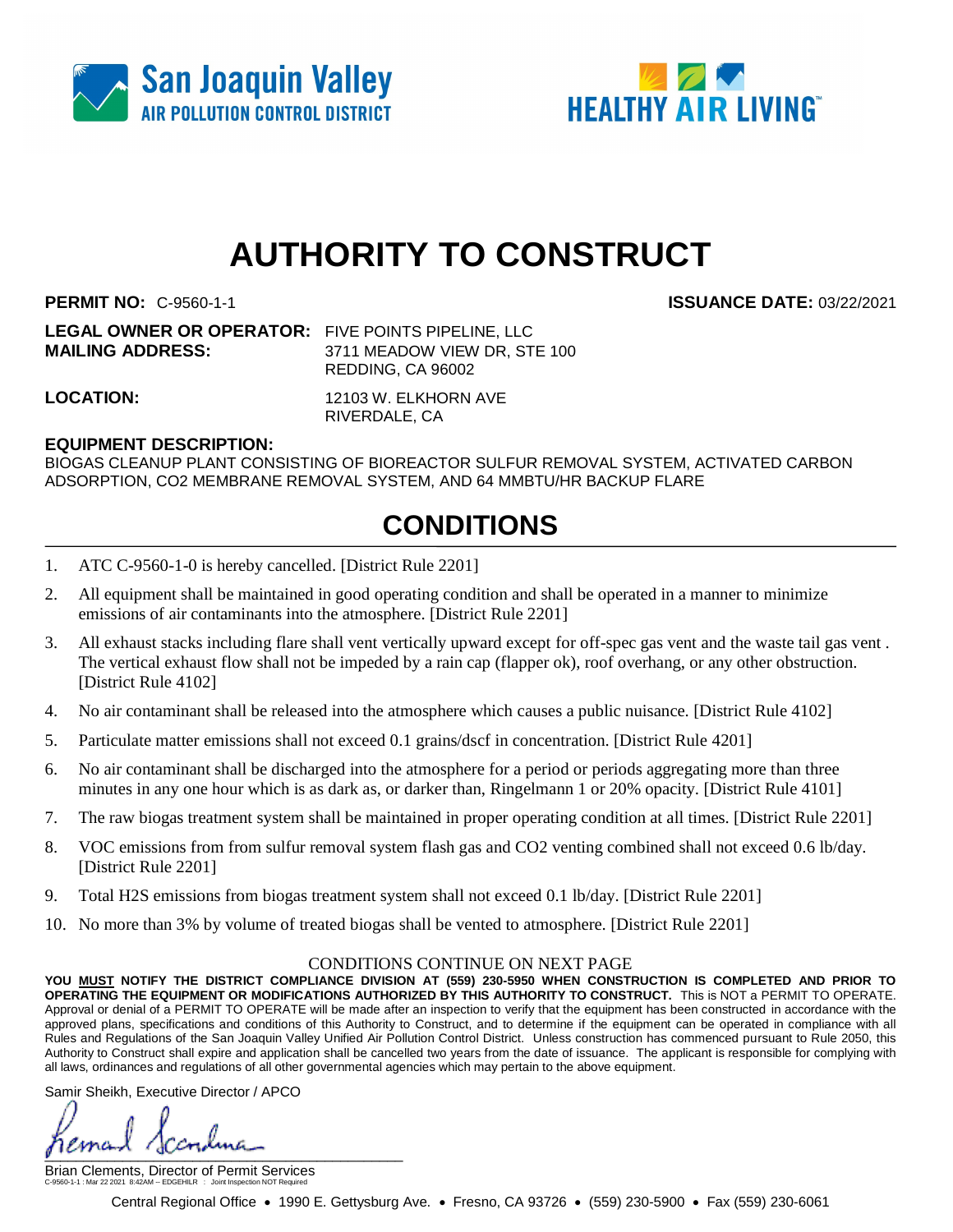- 11. VOC content of the vapor processed through biogas treatment system shall not exceed 10% by weight. Permittee shall sample and record the VOC content of the vapor at least once every 12 months. The sample shall be taken on the main vapor line after all individual vapor streams are combined and prior to the sulfur scrubbers. [District Rules 1070 and 2201]
- 12. The VOC content by weight percent (wt.%) shall be determined using American Society of Testing and Materials (ASTM) D1945 for gases and South Coast Air Quality Management District (SCAQMD) Method 304-91 or the latest revision of ASTM Method E168, E169 or E260 for liquids. [District Rule 4401]
- 13. Activated carbon VOC control device shall be at least 95% efficient in controlling the VOCs from the raw biogas. [District Rule 2201]
- 14. Flare shall only be used for 1), combustion of offspec product gas from CO2 removal step, 2), combustion of gas from the exhaust of sulfur removal equipment due to lack of biogas cleanup facility capacity, maintenance, or unexpected biogas cleanup facility downtime, and 3), depressurization of the biogas cleanup facility during shutdown for maintenance. There shall be no ongoing flaring. [District Rule 2201]
- 15. Flare shall operate smokelessly with no discharge into the atmosphere of an air contaminant aggregating more than three minutes in any one hour which is as dark as, or darker than, Ringelmann 1/4 or 5% opacity. [District Rule 2201]
- 16. A flame shall be present at all times whenever combustible gases are vented through the flare. [District Rules 2201 and 4311]
- 17. Except for flares equipped with a flow-sensing ignition system, a heat sensing device such as a thermocouple, ultraviolet beam sensor, infrared sensor, or an alternative equivalent device, capable of continuously detecting at least one pilot flame or the flare flame is present shall be installed and operated. [District Rules 2201 and 4311]
- 18. Flares that use flow-sensing automatic ignition systems and which do not use a continuous flame pilot shall use purge gas for purging. [District Rule 4311]
- 19. Open flares (air-assisted, steam-assisted, or non-assisted) in which the flare gas pressure is less than 5 psig shall be operated in such a manner that meets the provisions of 40 CFR 60.18. The requirements of this section shall not apply to Coanda effect flares. [District Rule 4311]
- 20. The flare shall be equipped with an operational, non-resettable, totalizing mass or volumetric fuel flow meter or other District-approved alternative method to determine the quantity of gas flared. [District Rule 2201]
- 21. Flaring shall not exceed either of the following limits: 333.33 MMBtu/day and 32,040 MMBtu/yr (equivalent to 500 hours operation per calendar year). [District Rules 2201, 4102, and 4311]
- 22. Emissions from the flare shall not exceed any of the following limits: 0.068 lb-NOx/MMBtu, 0.008 lb-PM10/MMBtu, 0.31 lb-CO/MMBtu, or 0.006 lb-VOC/MMBtu. [District Rule 2201]
- 23. Sulfur concentration of flared gas shall not exceed 40 ppmv as H2S. [District Rule 2201]
- 24. The permittee may utilize an averaging period of up to 24 hours in length for demonstration of compliance with the flared gas sulfur content limit. [District Rules 2201 and 4801]
- 25. Flared gas sulfur content analysis shall be performed within 60 days of initial startup operation, and at least once every 12 months thereafter, using EPA Method 11 or EPA Method 15, as appropriate. Records of the flared gas sulfur content analysis shall be maintained and provided to the District upon request. [District Rule 2201]
- 26. The sulfur content of the flared gas shall be monitored and recorded at least once every calendar quarter in which a flared gas sulfur content analysis is not performed. If quarterly monitoring shows a violation of the sulfur content limit of this permit, monthly monitoring will be required until six consecutive months of monitoring show compliance with the sulfur content limit. Once compliance with the sulfur content limit is shown for six consecutive months, then the monitoring frequency may return to quarterly. Monitoring shall not be required during periods in which the flare does not operate. [District Rule 2201]